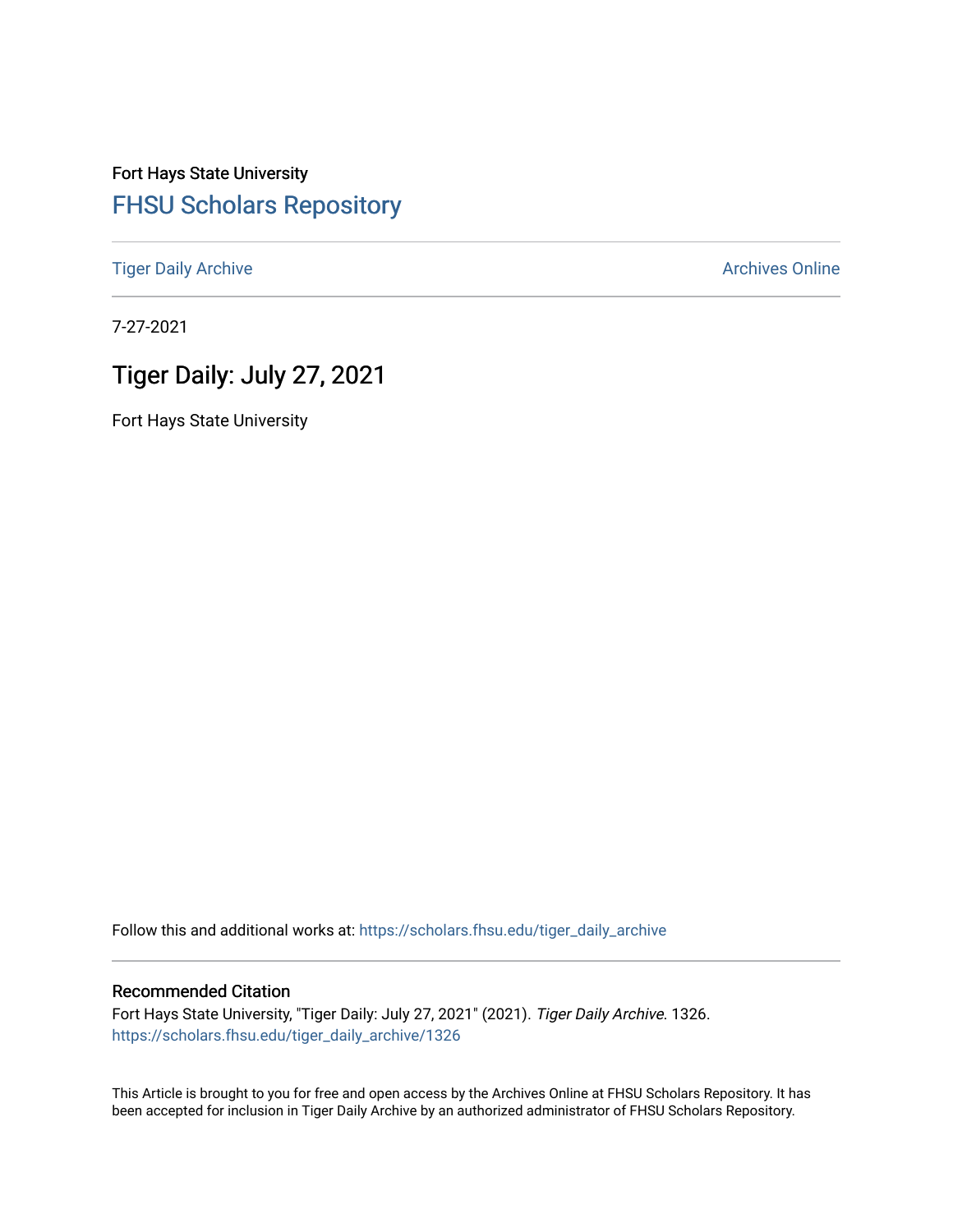From: Tiger Daily Sent: Tuesday, July 27, 2021 10:03 AM To: Tiger Daily <TigerDaily@fhsu.edu> Subject: Tiger Daily [July 27, 2021]



#### ANNOUNCEMENTS

\

- COVID-19 Updates
- Calendar: Upcoming Professional Development Opportunities
- 2021-2022 Tuition and Fee Schedule
- Retirement of Micki Armstrong
- FHSU Faculty/Staff 2021-2022 Parking Permits
- University Photo July Studio Dates
- Move-In Day 2021 Call for Volunteers!
- Tiger Aquatic Center Closure
- Surplus Property Auction
- Finished Tiger Fitness Center!
- Tiger Spirit Shop Pop Up Shop!
- Art and Design Student Show! \*UPDATED\*

#### **EVENTS**

#### THIS WEEK/WEEKEND

Intermediate Excel – TOMORROW; 8:30am-12:00pm

#### FUTURE EVENTS

Intermediate Excel: Data Analysis - August 12; 8:30am -12:00pm

#### EMPLOYMENT OPPORTUNITIES

- University Police Officer
- Administrative Specialist, Office of the Vice President of Academic Affairs/Provost
- Academic Advisor- Department of Psychology/College of Health and Behavioral **Sciences**
- Tiger Call Phonathon Supervisor
- Assistant Director of Enrollment Management
- Custodian Residential Life
- Custodian, Gross Coliseum
- Custodian, Sternberg Museum
- Senior Administrative Assistant Advanced Education Programs

#### SHARE WITH STUDENTS

- Admissions Counselor Openings
- Accent Reduction Course: Open to Non-Native Speakers Who Want to Improve Their Spoken English Skills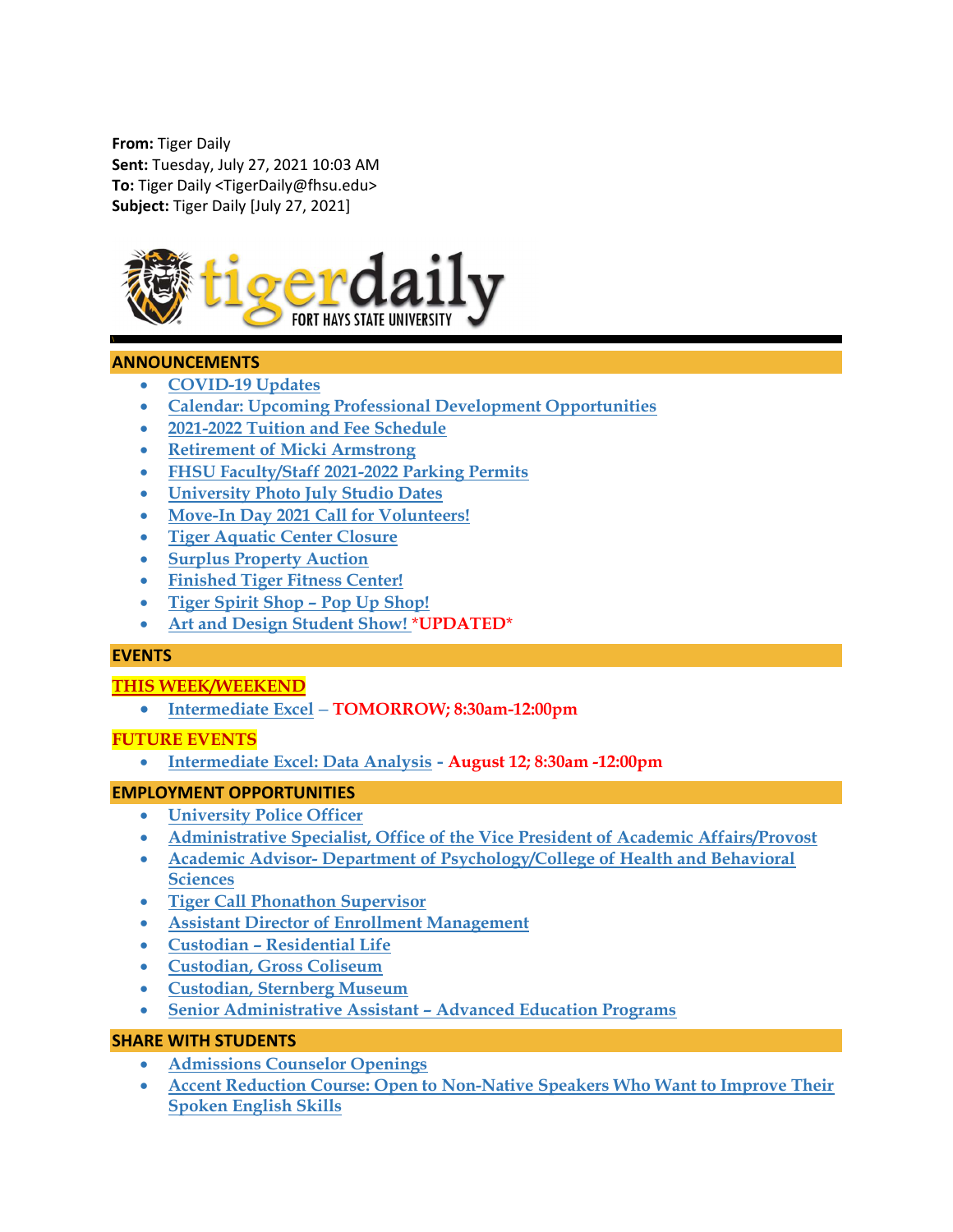## • Job Posting: Student Tiger Call Phonathon Caller

#### ANNOUNCEMENTS

## COVID-19 Updates

The COVID-19 Response website is where we post the latest information about the pandemic, including a new COVID-19 Dashboard that is updated every Tuesday.

#### Calendar: Upcoming Professional Development Opportunities

Check out upcoming professional development opportunities! The TILT TigerLearn event calendar is your go-to for professional development at FHSU! Check it out here: http://tigerlearn.fhsu.edu/events/.

To provide faculty and staff with one easy place to see all professional development at FHSU, we're happy to include your event on the TigerLearn calendar. We can include links to your registration site, contact persons for questions, etc. Just contact TILT-FacultyDev@fhsu.edu, and we'll add your event right away!

#### 2021-2022 Tuition and Fee Schedule

The official Tuition and Fees Schedule for Academic Year 2022 is now posted on the FHSU Student Fiscal Services web page at https://fhsu.edu/sfs/students\_parents/tuition/fy22-tuition-and-fees.

Please update your web pages, brochures, and forms that provide tuition information and delete all references to past or estimated tuition and fee amounts.

Thank you, and if you have any questions, feel free to contact Student Fiscal Services at (785) 628- 5251. You may also contact me at (785) 628-4459.

## Retirement of Micki Armstrong

After many years of service to the Political Science and Sociology departments, online advisor and mentor, Micki Armstrong, has retired. Faculty, staff, and students from both departments gathered at Gella's Diner and Brewing Co. in Hays to eat, share memories, and celebrate Micki's accomplishments at Fort Hays State University.

Micki joined Fort Hays State University in 1998, and as of this year, has spent 23 years with the university teaching, mentoring, and advising students. She has worked meticulously to guide students through Fort Hays State online degree programs and has ensured that students graduate in a timely fashion. Students have praised Micki's expertise and her ability to put them at ease as they work through the advising process. Faculty, staff, and students will certainly miss her go-to advice and understanding of FHSU programs.

In addition to her work with the University, Micki has also long contributed to the Hays community through her counseling, mediation, and corrections work.

We hope everyone will join us in wishing Micki, this Forever Tiger, a wonderful retirement!

To share your well-wishes with Micki, visit her Kudos Board https://www.kudoboard.com/boards/8dsK0YJx

FHSU Faculty/Staff 2021-2022 Parking Permits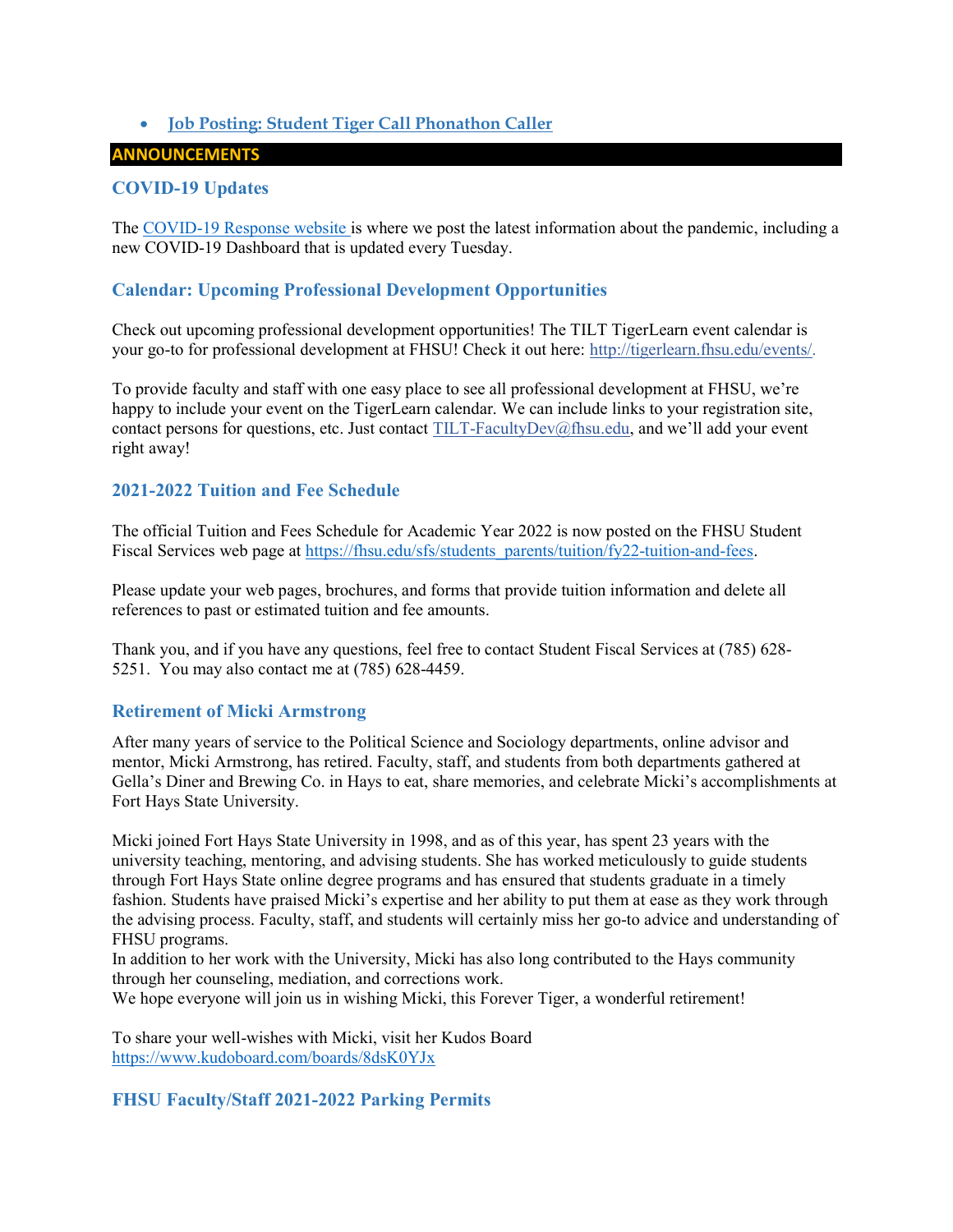The 2021-2022 parking permits are available. You can save time by reserving your permit on-line, which is accessed through your TigerTracks account.

You will find the link for purchasing permits under the 'Online Services' tab in your TigerTracks account. Once there, the process is fairly simple and straight-forward—be sure to click PAY NOW in your cart to finish the process to reserve your permit. You will not be charged! Permits have been granted to Faculty/Staff again this year but you must finish the process to the end.

Here are the steps to purchase your parking permit

How to Purchase your Parking Permit Online

- Step 1: Log into Tiger Tracks
- Step 2: Go to Online Services
- Step 3: Scroll down to Parking Permits
- Step 4: Click on purchase a parking permit
- Step 5: Click on Manage Account and login
	- -Make sure the Information is correct
	- -Click on vehicles at the top of the screen and verify information
	- -Click add if your vehicle is not in the system
- Step 6: Click on Permits and select Get Permits
- Step 7: Select what type of Permit you need and click the agreement box
- Step 8: Check which vehicle you want that permit for,
	- -if you have multiple vehicles select those, and then click next
- Step 9: Click where you would like it mailed or if you will pick it up at University Police
- Step 10: Select payment option and click Pay Now
- Step 11: Congratulations You're Done!!

ALL faculty and staff are required to register their vehicles on-line each school year, in order to receive their permit, regardless if the vehicle had been registered the prior year. If any faculty or staff members have any unpaid citations, they will need to come to the University Police Department located in the Center of Public Safety, Custer Hall 112, to settle their outstanding balance prior to applying for a parking permit. The parking management system will not allow anyone to purchase a new permit while still having any unpaid citations.

You are encourage to read the Parking Brochure for a full list of parking violations, fines, and restrictions of a motor vehicle on Fort Hays State University campus. Deadline to reserve and hang your permit is August 30<sup>th</sup>, 2021.

Thank you for your cooperation, and have a great year!

If you need assistance, contact FHSU Police Department 785-628-5304

ZONE 1 & ZONE 2 PERMITS WILL BE AVAILABLE FOR SALE THE 1ST OF AUGUST.

#### University Photo July Studio Dates

University Relations and Marketing will be offering open studio times for those faculty, staff, and student employees who have not yet had a university photo taken or need an updated picture. Upcoming dates are July 27 & 28.

Sign up for your photo time through the Google form below: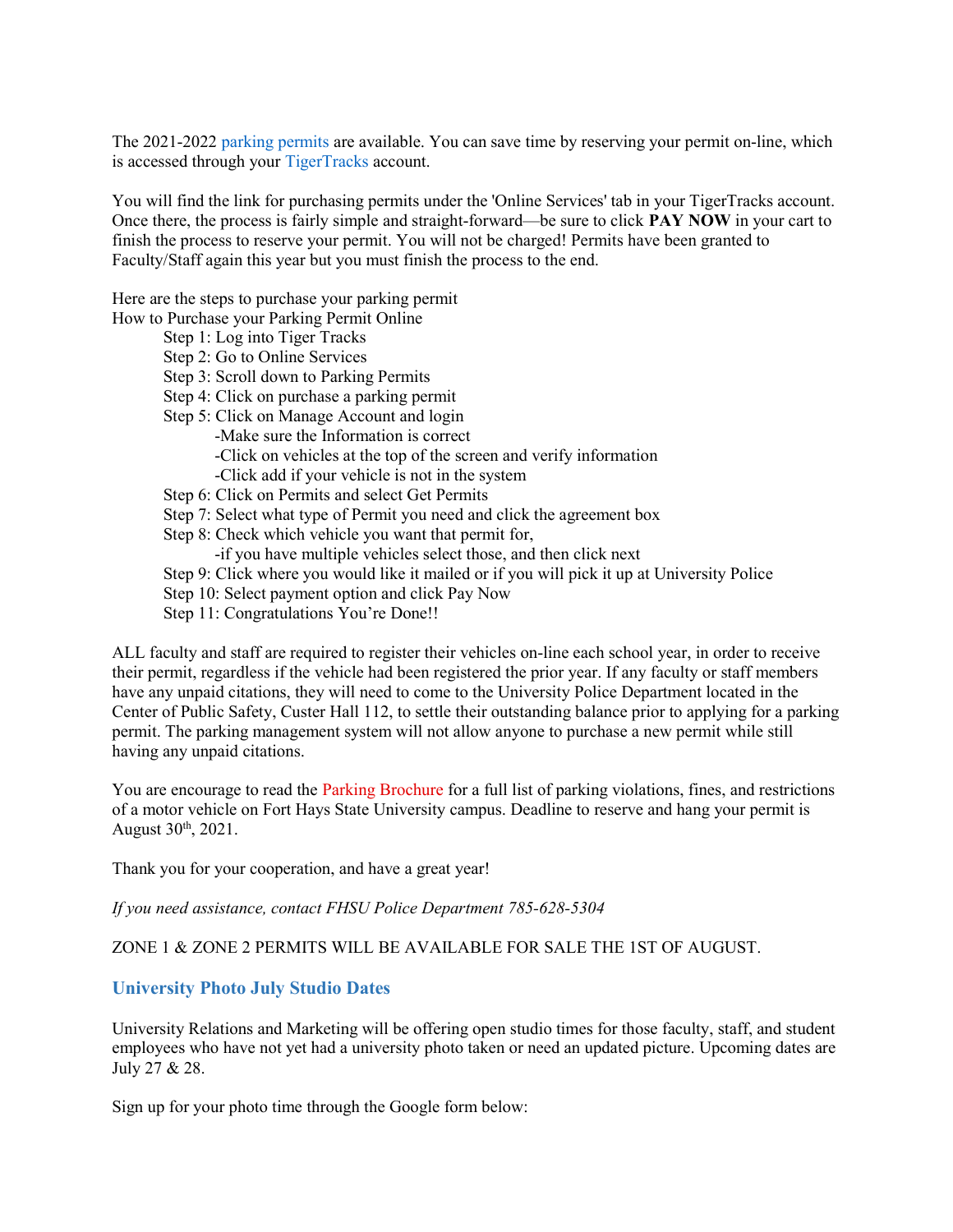Where: Hammond Hall 114 When: https://forms.gle/sUR4F9RCBZF8zMsY9

Questions? Please email Angie Stieben.

## Move-In Day 2021 Call for Volunteers!

As all of you are aware, move-in day is just around the corner! With this, we could use some volunteers in welcoming our new FHSU Tigers! On **August 17th from 8 am to 2 pm**, the students who are in a learning community will be moving in to Victor E. Village and **August 19<sup>th</sup> from 8 am to 2 pm** students will be moving in to McMindes. If you are available and willing to volunteer with one of these move-in days, please RSVP by filling out the form here: https://forms.gle/v4FTrmbz9mriK9cW8 Any club or organization that is willing to help with move-in, please fill out the form once for your group and list the amount of volunteers in the comment section at the end of the form. Feel free to e-mail with more details. Thank you and if you have any additional questions please contact Katie Hindman (kjhindman@fhsu.edu) or Tristen Starkey (tkstarkey@fhsu.edu).

## Tiger Aquatic Center Closure

Beginning Friday, July 16th, after the 12:30 PM open swim the Tiger Aquatic Center will be closed until further notice for replacement of the pool liner. Our hope is that we will be open by the first day of classes. Sorry for any inconvenience!

#### Surplus Property Auction

Fort Hays State University is holding a sealed bid auction of surplus property.

Information about the auction can be found at the following link: https://fhsu.edu/administrative/physicalplant/Auction-Information/index

Bids must be turned in to the Physical Plant office, Brooks Building 109, by 9:00 a.m. on Wednesday, July 28, 2021.

## Finished Tiger Fitness Center!

The Tiger Fitness Center is excited to announce a summer full of renovations and with that has come a new name to our facility, Tiger Fitness Center. If you haven't stopped, we encourage you to do so! What you previously knew as the Tiger Wellness Center has gone through several phases of renovations this summer with more to come and we are excited to announce our new name as well as an end of the summer fitness challenge.

As we prepare to head into the fall we invite you to come take part in our Summer 21 Fitness Challenge. Over the next four weeks we are challenging you to score 21 points in our fitness challenge. You can score points by attending a fitness class or by doing your own workout and reporting the type of workout you completed at the front desk of the Tiger Fitness Center.

Come by and see a few of your changes that have happened as well as more to come including new equipment as we head into the fall.

## Tiger Spirit Shop – Pop Up Shop!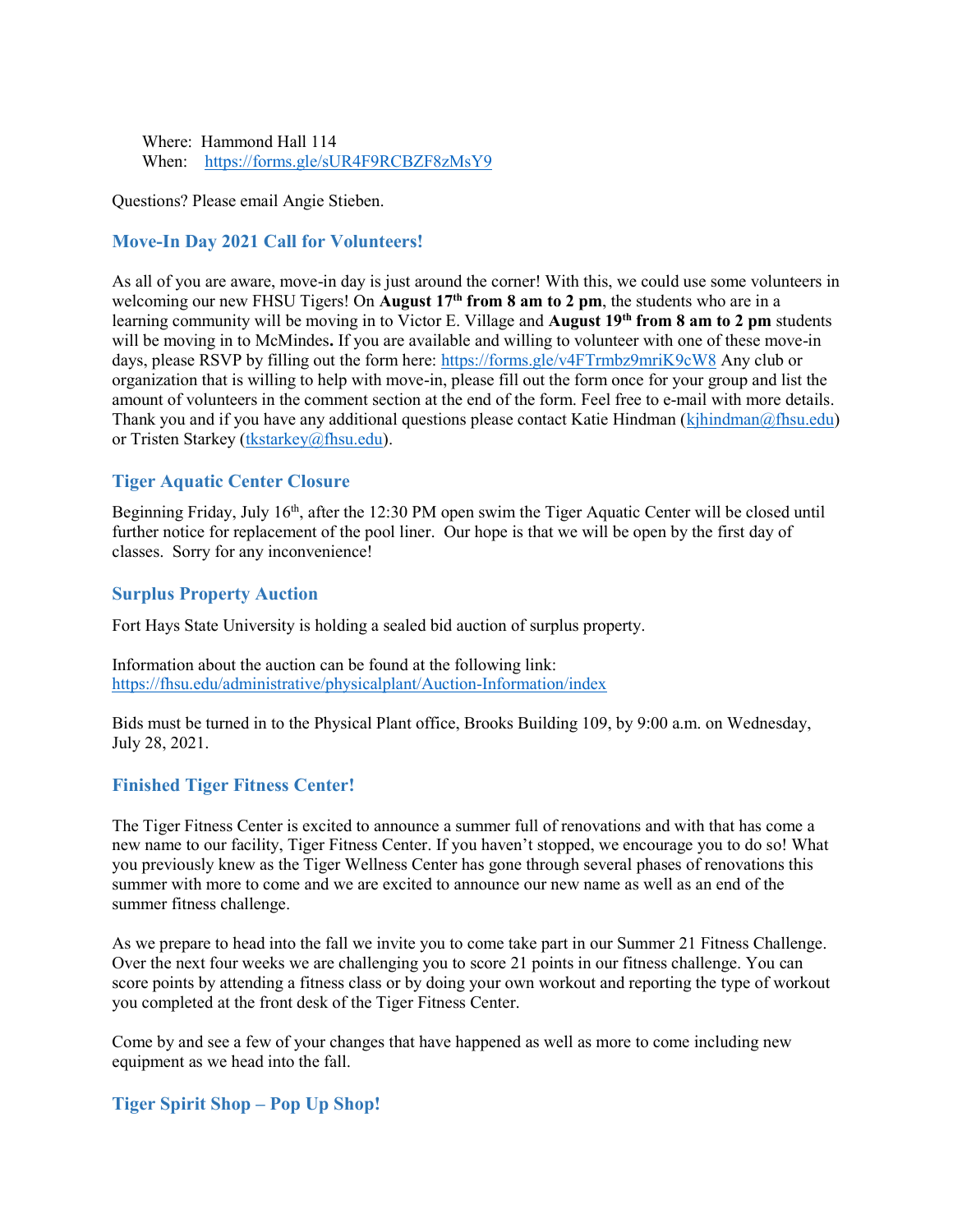Due to the Tiger Spirit Shop undergoing renovations in the store the week of July 26<sup>th</sup>, there will be a pop up shop with reduced store hours located in the Cavalry room on the second floor of the Memorial Union. Please visit the Tiger Spirit Pop-Up Shop in the Cavalry room Monday 8am-5pm, Tuesday-Thursday 12pm-5pm and Friday 8am-11:30am while the store is under construction.

## Art and Design Student Show!

You are invited to join the Art and Design students for a public reception Wednesday, July 28th, from 7pm-9pm at the Moss-Thorns Gallery. The FHSU Summer Installation Workshop class has been working hard to make some engaging and encompassing installations INSIDE THE BOX!

#### EVENTS

Intermediate Excel (FHSU McCartney Hall 116) Wednesday, July 28th; 8:30am-12:00pm Face-to-Face Event Price: \$119 (Hays Chamber & FHSU Alumni discount available)

If you have the ABC's of Excel down, & would like to boost your productivity at work, the MDC's Intermediate Excel is the perfect class for you. In the Intermediate session, we will take an in-depth look at sorting & filtering data. Next, participants will learn how format their Excel programs to include the Descriptive Statistics Analysis ToolPak, and how to read the output. What-If Statements, logical statements, and data validation will be reviewed, ultimately helping you streamline your tasks & improving your data management. Finally, participants will get a chance to experiment with PivotTables and PivotCharts. You'll get a chance to play with Excel towards the end of the class & ask the facilitator one-on-one questions to help you solve some of your pressing data management problems.

Intermediate Excel: Data Analysis (FHSU McCartney Hall 116) Thursday, August 12th; 8:30am -12:00pm Face-to-Face Event Price: \$119 (Hays Chamber & FHSU Alumni discount available)

This three and a half hour training will provide participants with hands-on Excel training. Participants will be exposed to numerous time savings features such as: pivot tables, vlookup, and what-if-analysis including goal seek and scenario manager. They will learn how to apply these functions to real-world problems to increase productivity and improve efficiency by analyzing large quantities of data and produce user friendly output. This workshop is perfect for those who want to build on the skills they learned in the MDC's Intermediate Excel course or for the Excel user familiar with the topics being covered.

#### EMPLOYMENT OPPORTUNITIES

## University Police Officer

Fort Hays State University Police is currently accepting applications for the position of University Police Officer. Position will remain open until filled. For a full description and a list of requirements go to https://fhsu.wd1.myworkdayjobs.com/CAREERS.

Applicant must be at least 21 years of age, no felony convictions, no convictions for domestic violence, and must maintain a valid Kansas driver's license.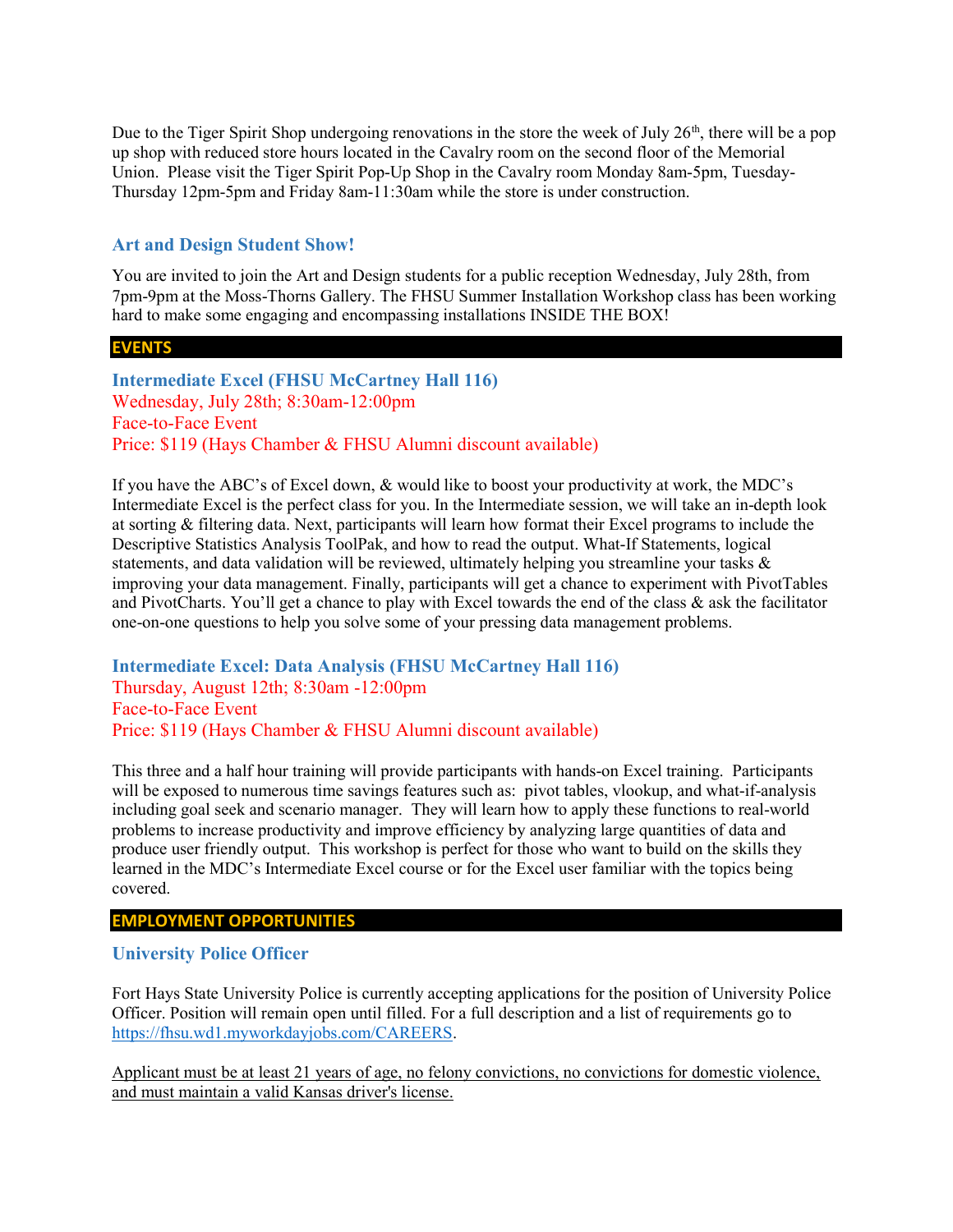## Administrative Specialist, Office of the Vice President of Academic Affairs/Provost

#### Position Description:

The Administrative Specialist assists with administrative and secretarial duties within the Office of the Provost.

#### Minimum Qualifications:

High School diploma or GED equivalency and two years of office experience or two years of postsecondary education.

#### Preferred Qualifications:

- Bachelor's degree
- Excellent written and oral communication skills
- Highly proficient with Microsoft Office suite (Outlook, Word, Excel, PowerPoint)
- Experience in data management
- Outstanding customer service skills
- Experience with Adobe Creative Cloud
- Three plus years of office experience
- Experience with social media and webpage management

#### Application Deadline:

Priority Deadline is July 30, 2021. Screening of applications will begin after the priority deadline and continue until the position is filled.

Salary: \$15.06 per hour plus benefits

To apply, please visit https://fhsu.wd1.myworkdayjobs.com/CAREERS

## Academic Advisor- Department of Psychology/College of Health and Behavioral Sciences

#### Position Description:

The Department of Psychology and the College of Health and Behavioral Sciences is accepting applications for a 12-month, full-time, non-teaching, on-campus position to advise and support students primarily majoring in psychology, with the potential to assist other programs in the college. A successful applicant will collaborate with faculty and staff to promote the major programs and support students. Applicants need to have strong interpersonal skills and possess a desire to help students achieve personal and professional goals related to their academic plan. A strong work ethic, exceptional customer service skills, professionalism, and collegiality are essential. This is an on-campus position located on the Fort Hays State University campus in Hays, Kansas.

#### Minimum Qualifications:

Bachelor's Degree from a regionally accredited institution.

## Preferred Qualifications:

- Experience in the field of academic advising.
- Experience working in an educational setting.
- Experience working in a customer service-related field.
- Knowledge of content and curriculum of one or more of the major programs in the college.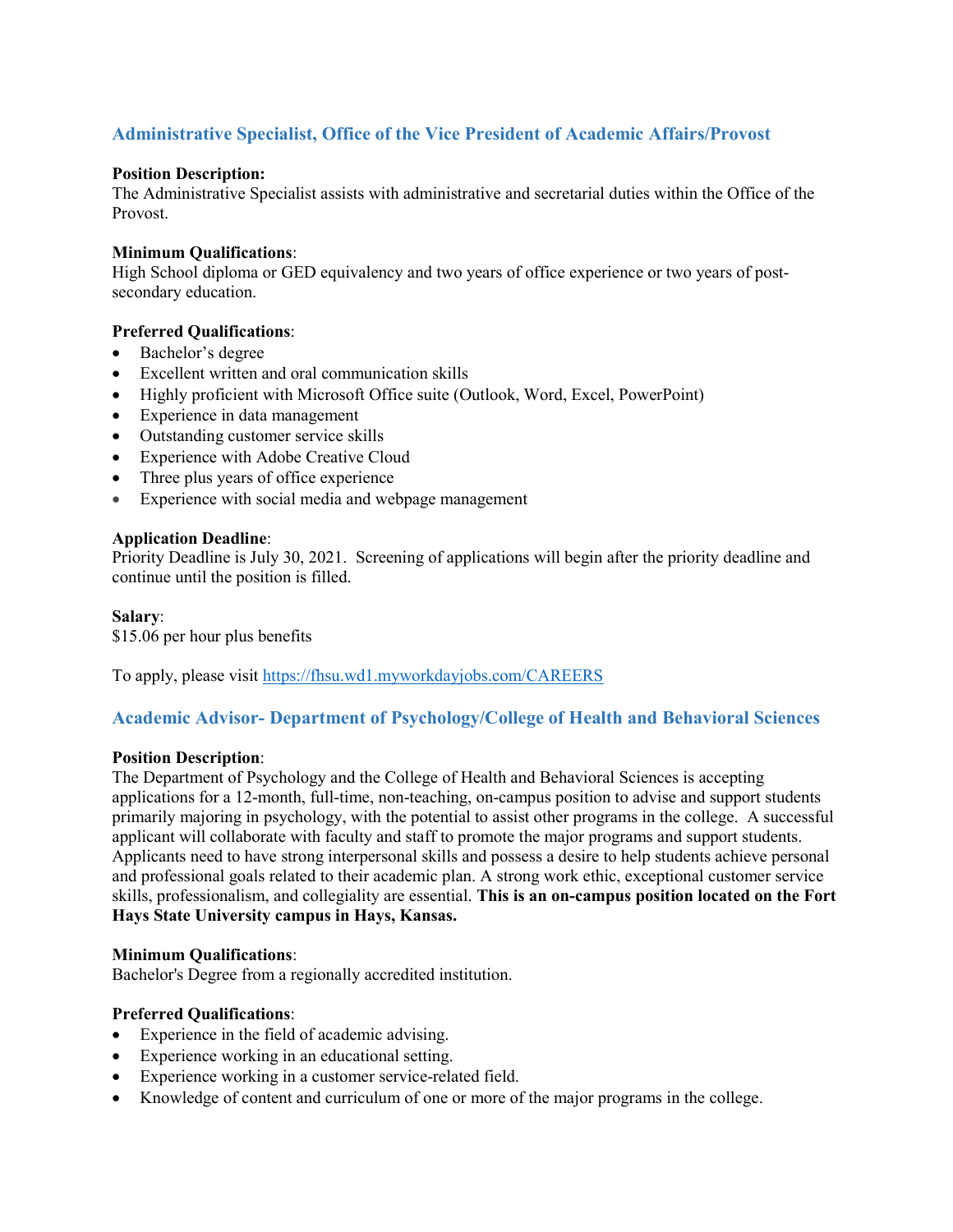• An advanced degree.

#### Appointment Date:

Start date to be determined after acceptance of an offer and completion of criminal background check.

## Priority Deadline:

July 30, 2021

For a full description and to apply, please visit https://fhsu.wd1.myworkdayjobs.com/CAREERS

## Tiger Call Phonathon Supervisor

Your FHSU Foundation, the fundraising arm of the university, is looking to hire a Tiger Call Phonathon Supervisor.

This individual will be one of three supervisors for Tiger Call. The primary responsibility of a supervisor is to manage student callers, who contact FHSU alumni through an automated telephone system to ask for monetary gifts in support of Fort Hays State University projects and scholarships. Tiger Call takes place Sunday from 4:00 P.M. to 8:00 P.M. and Monday through Thursday from 5:30 P.M. to 8:30 P.M. for approximately 12 weeks in the fall and 12 weeks in the spring. A schedule for the supervisors is established at the beginning of each semester. Each supervisor works 1-3 evenings per week.

For additional information, and how to apply, please contact Ricardo Zamora with the FHSU Foundation at 785-628-5070 or r\_zamora@fhsu.edu.

Deadline to Apply: Monday, August 15<sup>th</sup>

## Assistant Director of Enrollment Management

#### Position Description:

The exciting new Assistant Director of Enrollment Management position provides support and leadership for Fort Hays State University's recruitment efforts through reporting and research, assisting with marketing, and engaging campus with best practices and the execution of strategic growth initiatives of all student populations, including but not limited to: on-campus, online, international, and early college. The assistant director will report to the Associate Vice President for Student Affairs and works with a dynamic team which has led the university to growth 19 of the last 20 years.

For a full description and to apply, please visit https://fhsu.wd1.myworkdayjobs.com/CAREERS

## Custodian – Residential Life

#### Position Description:

Custodian, Fort Hays State University, Residential Life, full-time position, Monday through Friday, 8:00 AM to 4:30 PM.

#### Minimum Qualifications:

High School Diploma or GED

#### Preferred Qualifications:

Custodial experience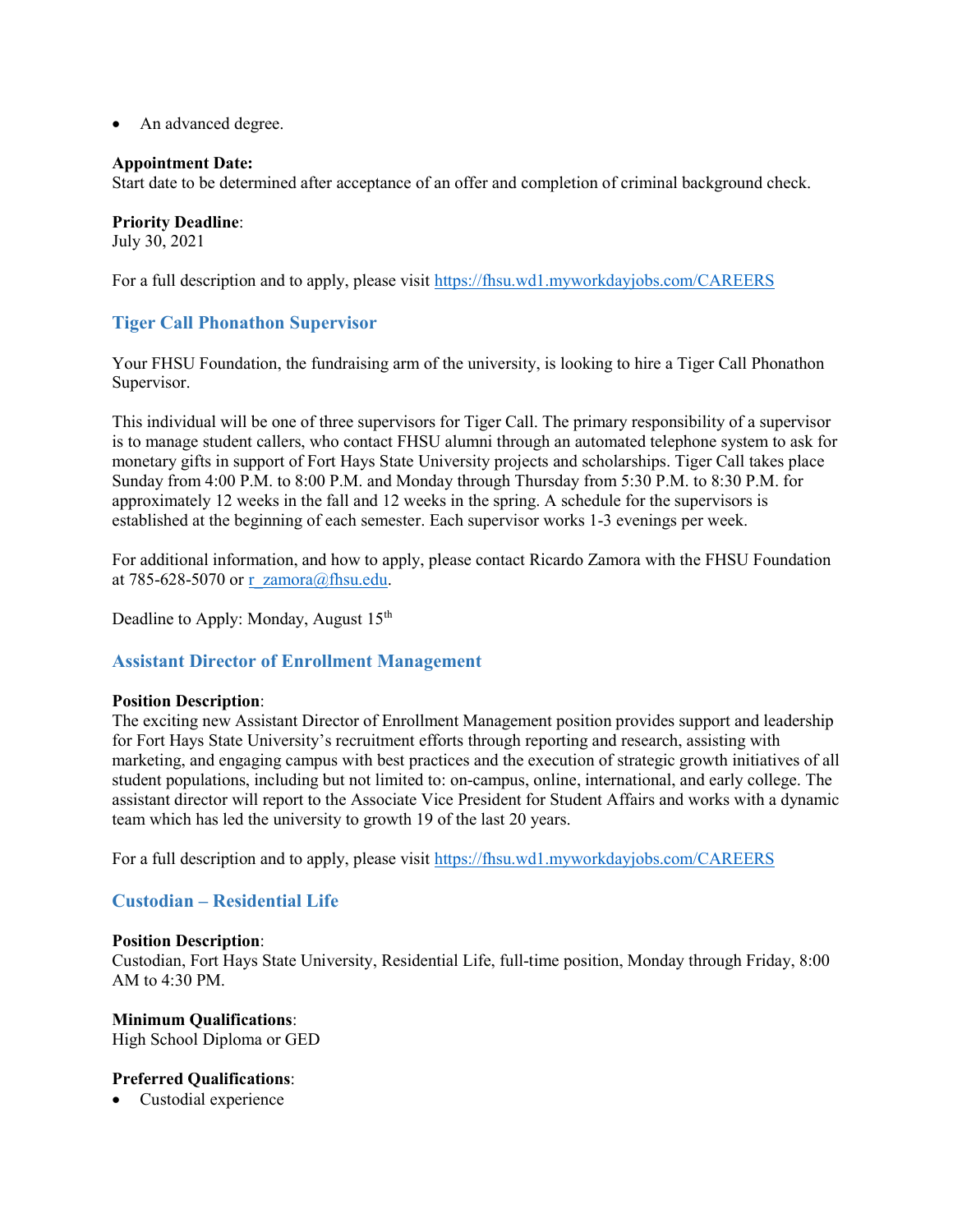Experience operating custodial equipment (high speed floor buffer, carpet extractor, floor auto scrubber)

Salary: \$12.32 per hour, plus full benefit package

For a full description and to apply, please visit https://fhsu.wd1.myworkdayjobs.com/CAREERS

## Custodian, Gross Coliseum

#### Position Description:

Full-time Custodian position working at Gross Coliseum, Cunningham Hall, and the Lewis Field Facility. Regular hours are Monday – Friday, 7:30am to 4:00pm, with occasional weekend hours required.

#### Minimum Qualifications:

High School Diploma or GED

#### Preferred Qualifications:

- 1-2 years custodial experience
- Experience operating custodial equipment (high speed floor buffer, carpet extractor, floor auto scrubber)

Application Deadline: Review of the applications will begin immediately and continue until the position is filled.

#### Salary: \$12.02 per hour

For a full description and to apply, please visit https://fhsu.wd1.myworkdayjobs.com/CAREERS

## Custodian, Sternberg Museum

Custodian, Fort Hays State University, Sternberg Museum, full-time position. Regular Hours: Tuesday – Saturday, 2:00pm to 10:30pm, with occasional weekend hours required.

For a full description and to apply, please visit https://fhsu.wd1.myworkdayjobs.com/CAREERS

#### Senior Administrative Assistant – Advanced Education Programs

#### Position Description:

A Senior Administrative Assistant performs a variety of customer service and administrative duties according to established procedures and policies. This position supports the department chair and faculty and interacts professionally with prospective students, students, faculty, staff and other campus offices. Works collaboratively with department staff to manage office duties and supports the department chair.

#### Minimum Qualifications:

High school diploma or GED equivalency and one year of office experience or one year of postsecondary education.

#### Preferred Qualifications:

- Associate's degree or higher
- Two or more years of office experience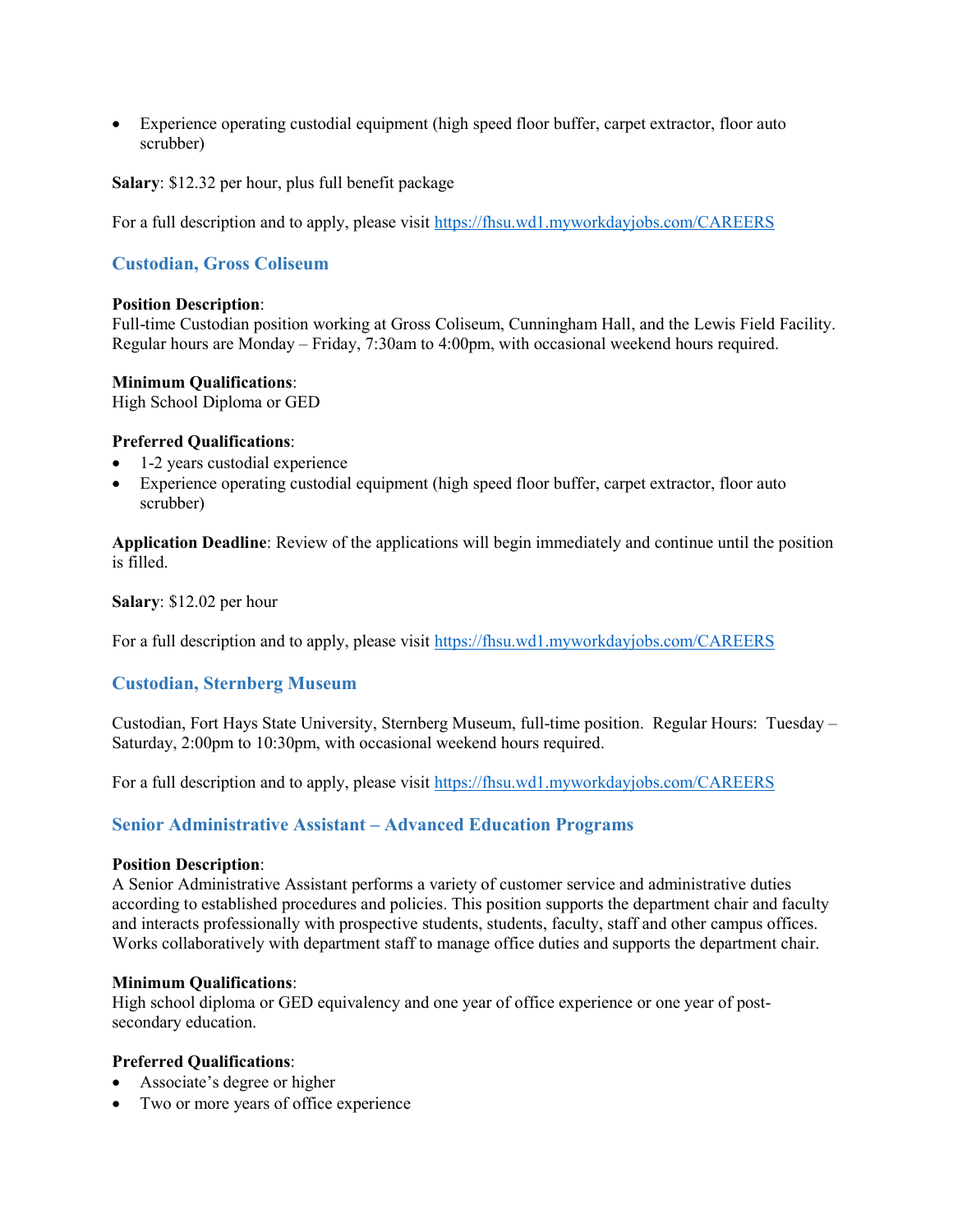- Highly proficient with Microsoft Office as evidenced by application materials
- Strong communication skills
- Strong organizational skills
- Ability to work independently
- Ability to supervise others
- Attention to detail
- Experience at an institution of higher education
- Ability to effectively communicate in oral and written form
- Supervisory experience

#### Appointment Date:

August, 2021

#### Application Deadline:

Screening of complete applications will begin immediately, and will continue until the position is filled.

#### Salary: \$13.98 per hour

## SHARE WITH STUDENTS

#### Admissions Counselor Openings

The Office of Admissions is seeking dedicated and outgoing applicants to join our team of Admissions Counselors! These individuals will meet with prospective students both on and off campus to introduce them to FHSU and help shape the future of the University.

If you know of any current or recent students who would be great potential candidates for this position, the job description and requirements can be found by clicking this link. Anyone who is interested in learning more about the position or has any questions should contact Jon Armstrong, Director of Admissions, at (785) 628-4091.

## Accent Reduction Course: Open to Non-Native Speakers Who Want to Improve Their Spoken English Skills

Do you know undergraduate or graduate students at FHSU who are non-native speaker English speakers and would benefit from working on their pronunciation of English? We offer a lecture/lab course in the Communication Sciences and Disorders Department that would be perfect for them. Students can sign up for SLP 318 (2hrs) and SLP 318L (1hr); they must be taken concurrently. The courses provides instruction for the non-native speaker of American English wanting to improve pronunciation and intelligibility. Experiences and exercises will facilitate listening, thinking, and responding in English. In addition to the course level learning and exercises, individualized instruction is provided by student clinicians in the CSD Department through small and/or large group practice which is designed to meet the individual needs and goals of the speakers.

Space is available for Fall 2021 SLP 318 meets on Tuesday/Thursday from 1:30 to 2:20 and SLP 318L meets on Monday from 1:30 to 2:20. Please note that these courses are on-campus only.

Please check with Dr. Karmen Porter (klporter@fhsu.edu) or Dr. Carol Ellis (cmellis2@fhsu.edu) if you have any further questions. Also please feel free to pass this information on to any faculty or advisors who might benefit from the information.